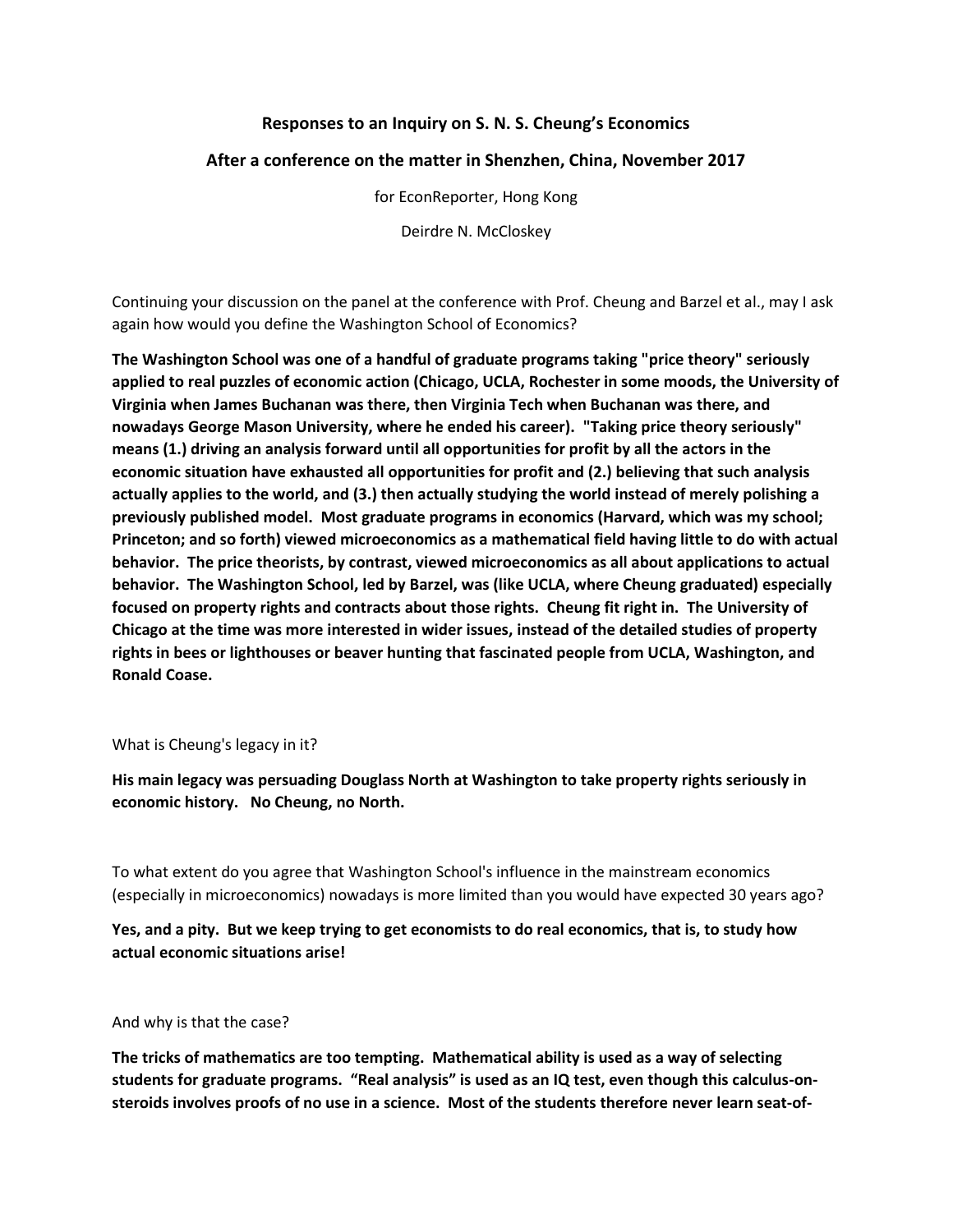**the-pants economics. My textbook** *The Applied Theory of Price* **is going to get a new edition, subtitled as** *A First Graduate Text.* **Let us hope it works.**

In the panel discussion, most of you have agreed that the methods Cheung practiced in economics, namely using real world events as the foundation for formulating general theories,

**I don't quite see it that way. It is more that Cheung and others, such as I myself, use real-world examples to inspire serious thinking about Why. Look at my old work on open field agriculture, for example. It is not merely a matter of generalizing from examples (which is a naive view of science). Not at all.**

**Crucial to Cheung's approach (and mine and Barzel's and Friedman's and the new Austrian empiricists) is asking of any explanation put forward, How do you know? Is that really correct? Is the explanation consistent with people picking up all the \$20 bills left on the sidewalk? What criticisms can be made of the conventional explanations? For example, the behavioral economists are very willing to suppose that people are stupid. If they are, though, why doesn't an industry arise to (1.) exploit their stupidity until it is driven out of profitable business and (2.) to sell people advice or high quality goods (at a higher price)?**

are seldom practiced nowadays.

**True, although it was never** *widely* **practiced. Most economists do not have the critical skills that Barzel and Alchian and his star student Cheung have. The economists are in that respect lazy!**

Why do you think economists are less willing to engage in such kind of methods?

**Because they are in love with the mathematics of maximizing under constraints, and rush to the solutions without testing their assumptions carefully against the actual economic behavior they are trying to understand. They never ask anyone anything. One way of asking is Cheung's, going around to scores of** *xian* **and asking, for example. Another is to read deeply in the culture, because in poetry and plays and novels and movies and sacred texts and philosophy people explore what they are doing.**

Why can't it co-exist with other methods like mathematical modeling, or econometricbased empirical research?

**It can, but one needs to really know the facts of the situation before committing to a mathematical model or running an econometric regression. Many economists believe that you do not need to know anything about, say, the way the housing market actually operates to do a quick study of the role of, say, real estate agents in the market. Just have a variable REA.**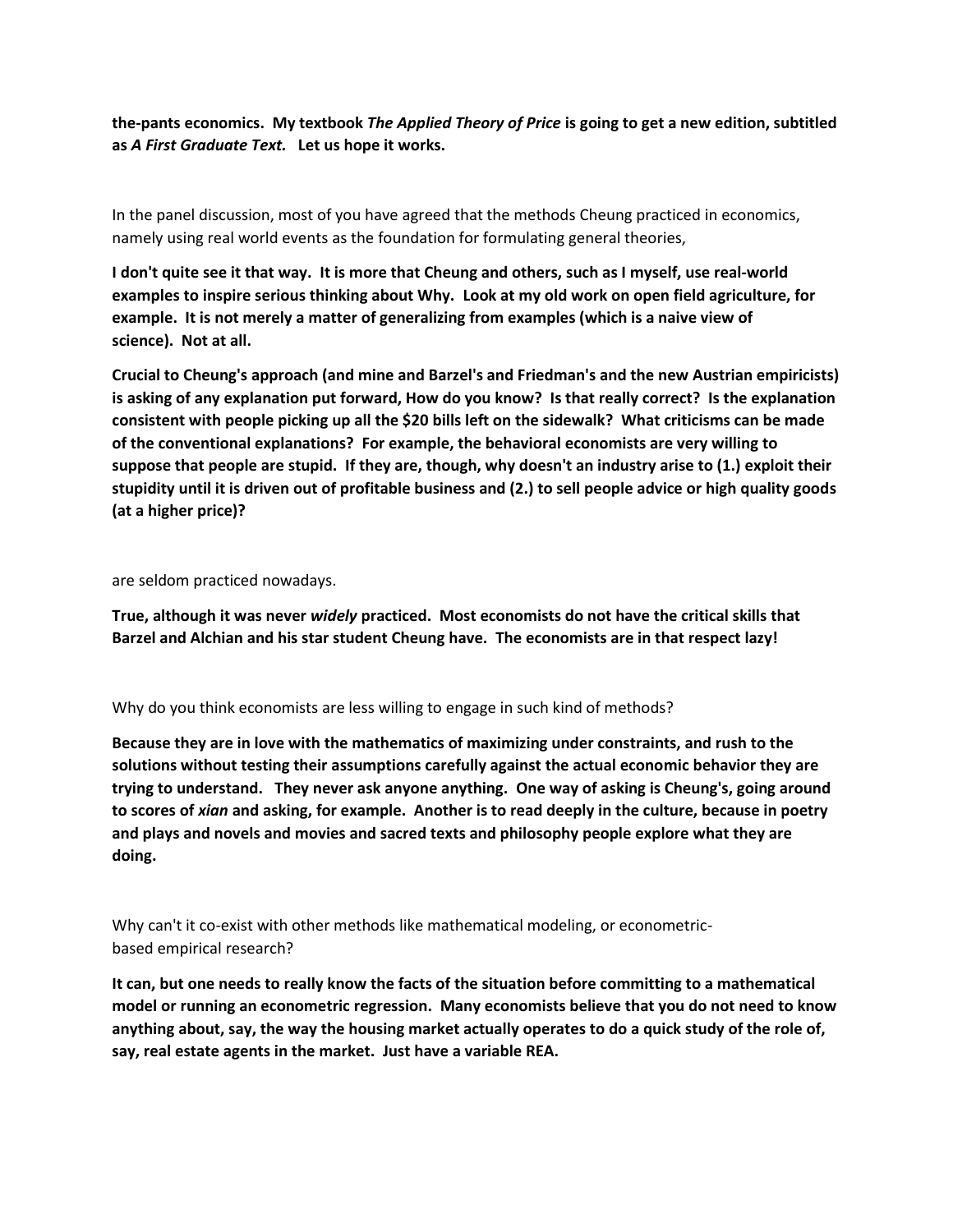Your classic article "The Rhetoric of Economics" is one of my all-time favorites. If we took the arguments you have made in that classic article, and use them to "evaluate" Prof. Cheung's method and research, what would you say are the pros and cons of the Cheungian/Washington School ways in practicing economics?

**Cheung asks. That's the essence. Asking is not part of the official rhetoric of economics. Yes, it sounds insane. Why wouldn't you go and ask business people what they think they are doing?! It's part of the evidence, surely. To put it in a way that Cheung might not agree with---although he might, being a very widely cultivated man---Cheung and Barzel and Coase and Alchian and a few others practice what I call "humanomics," using** *all* **the evidence of human action. The Austrian economists, when as at George Mason they do factual inquiries, also practice humanomics. They let the humanities in, all the ways of understanding humans.**

To what extent would you agree that Prof. Cheung's decision to go back to Hong Kong in the 1980s, and focus on writing Chinese articles about China's economic developments, is also a reason that his powerful ideas haven't been taken up in modern microeconomics?

**We may solve that by publishing the English translation of Cheung's five-volume textbook. But, no, Cheung could not hold back the tricks of formalism in economics. The tricks had to be tried. Maybe now we can get back to explaining economic behavior.**

If you have a chance to "reboot" Cheung's economics, how would you do it?

**I would translate his text. In fact, I am helping him a little to do so.**

Would you add a mathematical model interpretation of his ideas?

**It's already been done---maximize under constraints is Cheung's go-to model, too. But what makes his economics special, Washington-style, is that he actually looks into what is going on in a market. Indeed, that's another point: the Cheungian economists, such as myself, are interested in whole markets, with all the participants in play, instead of individual behavior, such as the ill-named "behavioral economics," which is a reinvention of psychology, not market economics.**

Would you try to reconcile it with the contract theory that Oliver Hart et al. practicing?

**No. Williamson is just two-by-two bargaining. He is shockingly uninterested in how actual organizations operate.**

Or do you have any other ideas?

**Yes: humanomics**.